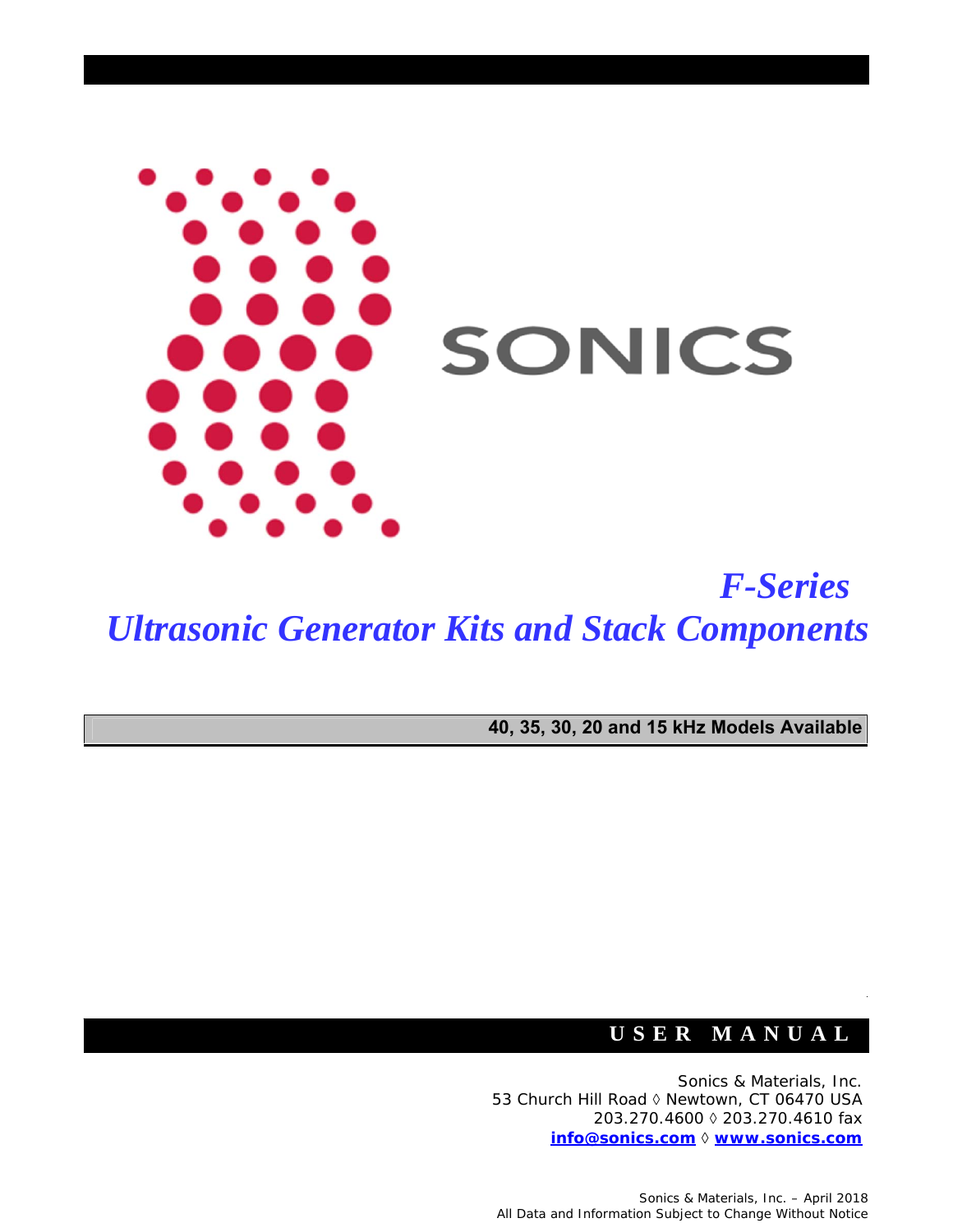#### **ULTRASONIC COMPONENTS**



#### *WARNING*

This Sonics & Materials manufactured ultrasonic generator kits and sequencing boards are designed for use as an internal electrical component. They should only be electrically powered after being properly mounted and earth grounded inside of an industry standard NEMA type electrical enclosure.





**Optional Sequencing Boards** 

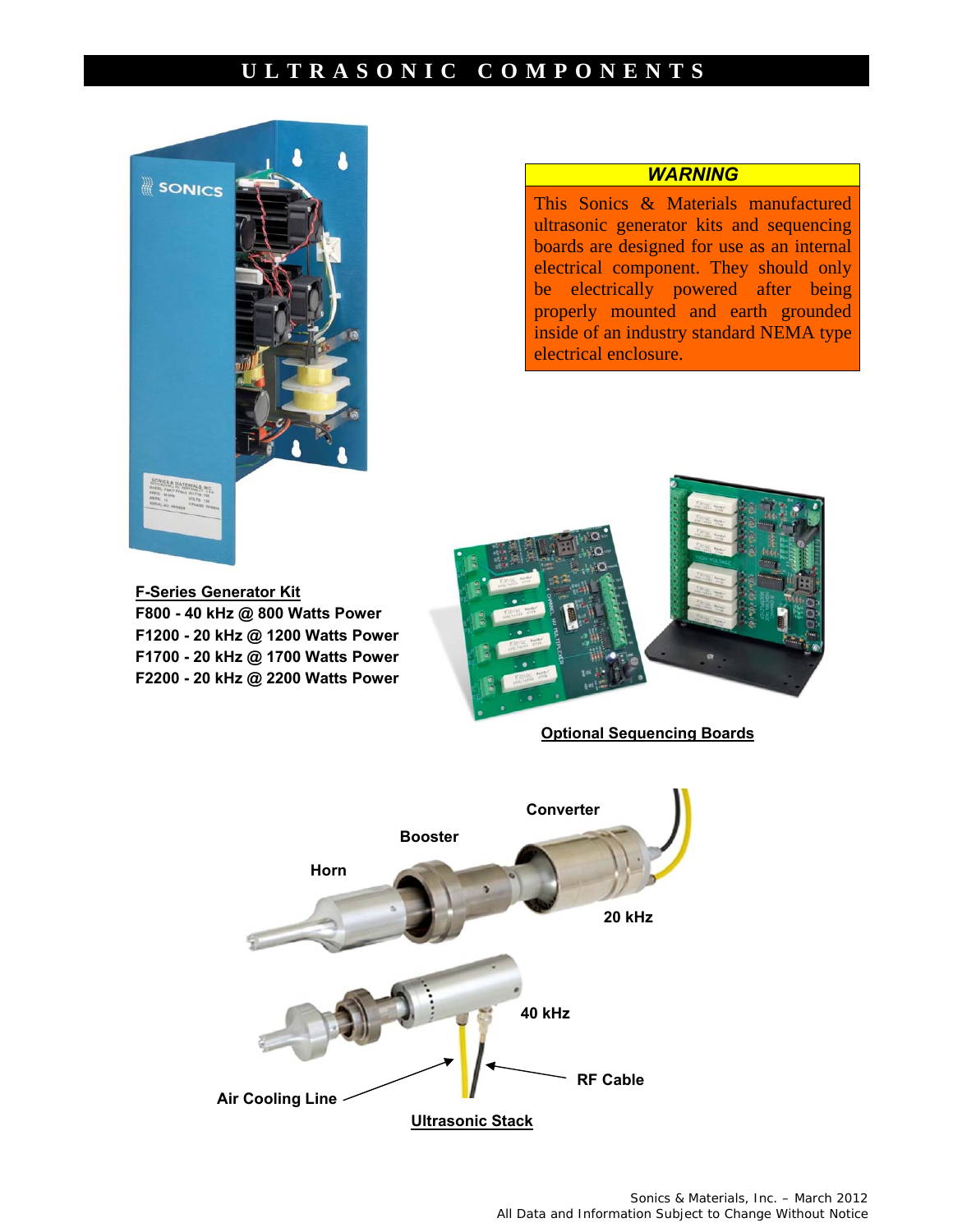#### **GLOSSARY OF TERMS**

**AIR COOLING:** Air cooling of the converter and stack components may be required when running ultrasonic stacks in a continuous duty mode or with short duty cycle. The mechanical expansion and contraction of the internal converter PZT crystals, booster and horn can cause heat to build in the stack components which can result in a drop in frequency. This drop in frequency can then result in inconsistent welds and/or a generator overload condition.

**AMPLITUDE:** The extent of vibratory movement or, peak-to-peak vibration distance.

**BOOSTER:** Aluminum or titanium machined component between the ultrasonic converter and horn. Interchangeable and depending on gain ratio, is used to increase or decrease horn face amplitude.

**CONVERTER:** Also referred to as a transducer, ultrasonic component that contains piezoelectric (PZT) crystals and converts a high frequency electrical signal to mechanical vibration.

**FREQUENCY:** The number of occurrences within a given time period. (Usually 1 second.) At 20 kHz, the frequency of modulation is 20,000 times per second. At 40 kHz, the frequency of modulation is 40,000 times per second.

**GAIN:** Similar to amplification, expressed as the ratio of input to output.

**GENERATOR KIT:** Also referred to as a Power Supply, ultrasonic generator which converts low frequency (50/60 Hz) electrical input cycle to a higher output frequency such as 20 kHz or 40 kHz. Mounts internally to a properly rated NEMA type electrical enclosure.

**HIGH VOLTAGE MULTIPLEXER:** Also referred to as a Sequencer. Ultrasonic RF relay switching board which provides sequential switching of multiple converter stacks from a single ultrasonic generator or power supply.

**HORN:** An acoustical tool, typically machined from aluminum or titanium, which mechanically vibrates at a specific frequency. Stretches and shrinks in length creating amplitude at the face of the horn.

**JOULES:** Units of energy, also known as watt-seconds. One Joule is a measure of energy equal to 1 watt second.

**KILOHERTZ (kHz):** Common measurement for frequency of ultrasonic vibration. One kHz is 1000 cycles per second.

**NODAL POINT:** The point in an acoustical tool (such as a horn or booster) where little or no ultrasonic motion occurs.

**RF CABLE:** Cable that connects the ultrasonic converter to its RF output source. Single RF output source direct from an ultrasonic generator or multiple RF output sources from an ultrasonic sequencer.

**SEQUENCER:** Ultrasonic RF relay switching board which provides sequential switching of multiple converter stacks from a single ultrasonic generator or power supply.

**SEQUENCING:** PLC controlled method in which multiple ultrasonic stacks are fired in sequential order from a single ultrasonic generator or power supply.

**STACK:** Ultrasonic converter, booster and horn assembly. (Some applications do not require a booster in the stack.)

**US:** Abbreviation for ultrasonics.

**WATT-SECONDS:** Units of energy, also known as Joules.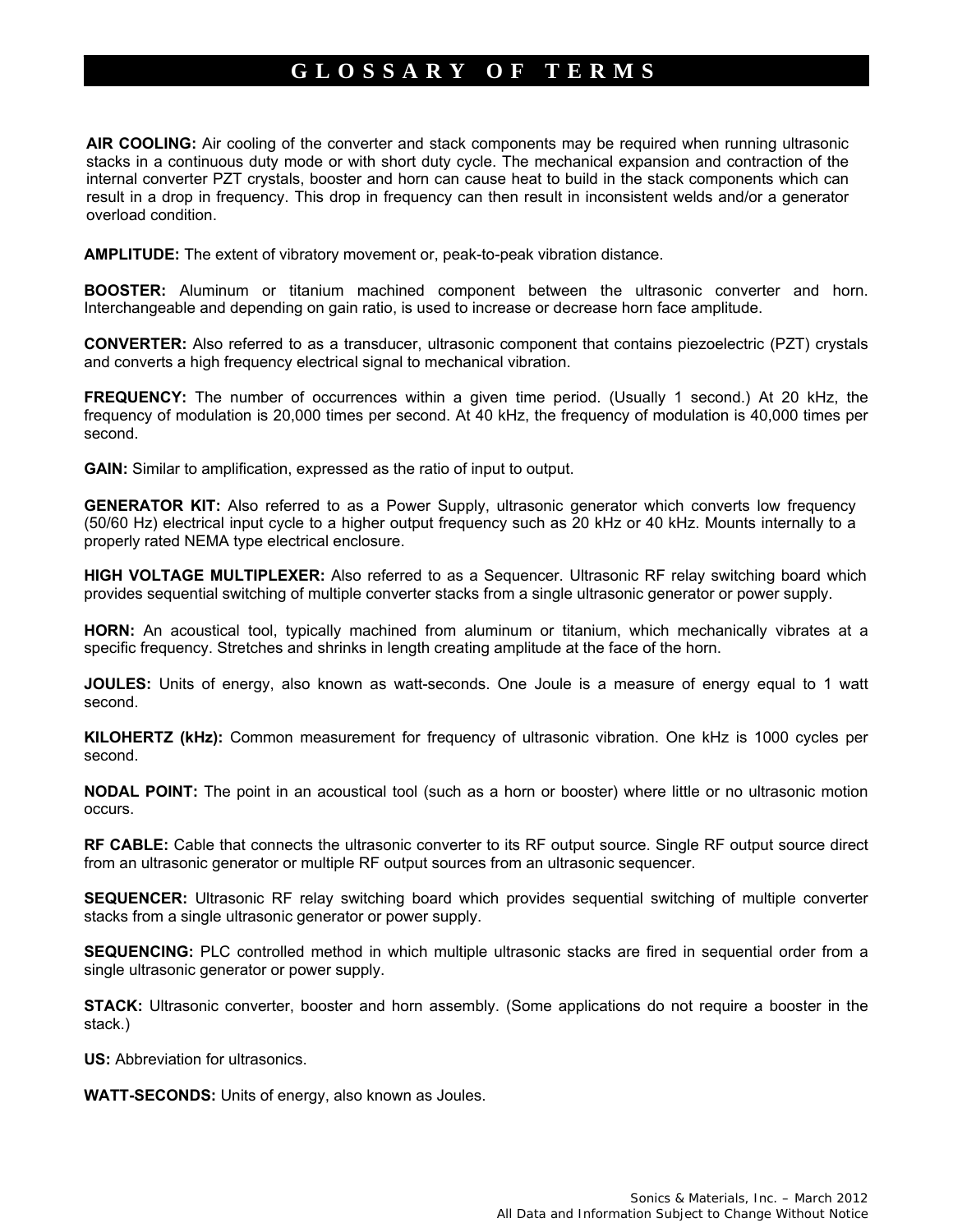#### **IMPORTANT INFORMATION**

**COOLING:** Three cooling fans are supplied and mounted to respective heat sinks on the kits main board. *NEMA enclosure must be fan powered and air vented for proper cooling of other heat sensitive components.*

**LINE VOLTAGE:** Incoming line voltage must be noise filtered and correctly earth grounded. Din rail mounted contact blocks are provided on the PLL board side of the kit for these connections.

220 VAC single phase is standard incoming source power unless optional 110 VAC was ordered prior to shipment on 800 or 1200 watt units.

**ELECTRICAL NOISE:** Due to potential for electrical noise interference, all RF cables and cable connections should be routed as far away from other electrical components as possible.

**SINGLE RF CABLES (See Figure 1):** RF cable out from the ultrasonic generator kit and direct to a single ultrasonic converter should not exceed 30' in length. **Contact Sonics if a longer RF cable length is required.** 

**MULTIPLE RF CABLES (See Figure 2):** When sequencing multiple converters from a single generator kit, all RF cables out from the sequencer to individual ultrasonic converters should not exceed 30' in length. **Contact Sonics if a longer RF cable lengths are required.** 

**CONTACT BLOCKS:** All user incoming line voltage, RF cable and PLC I/O interface connections are made to the din rail mounted contact blocks. There are no user connections to the generator kits main board or PLL board.



 **Figure 1**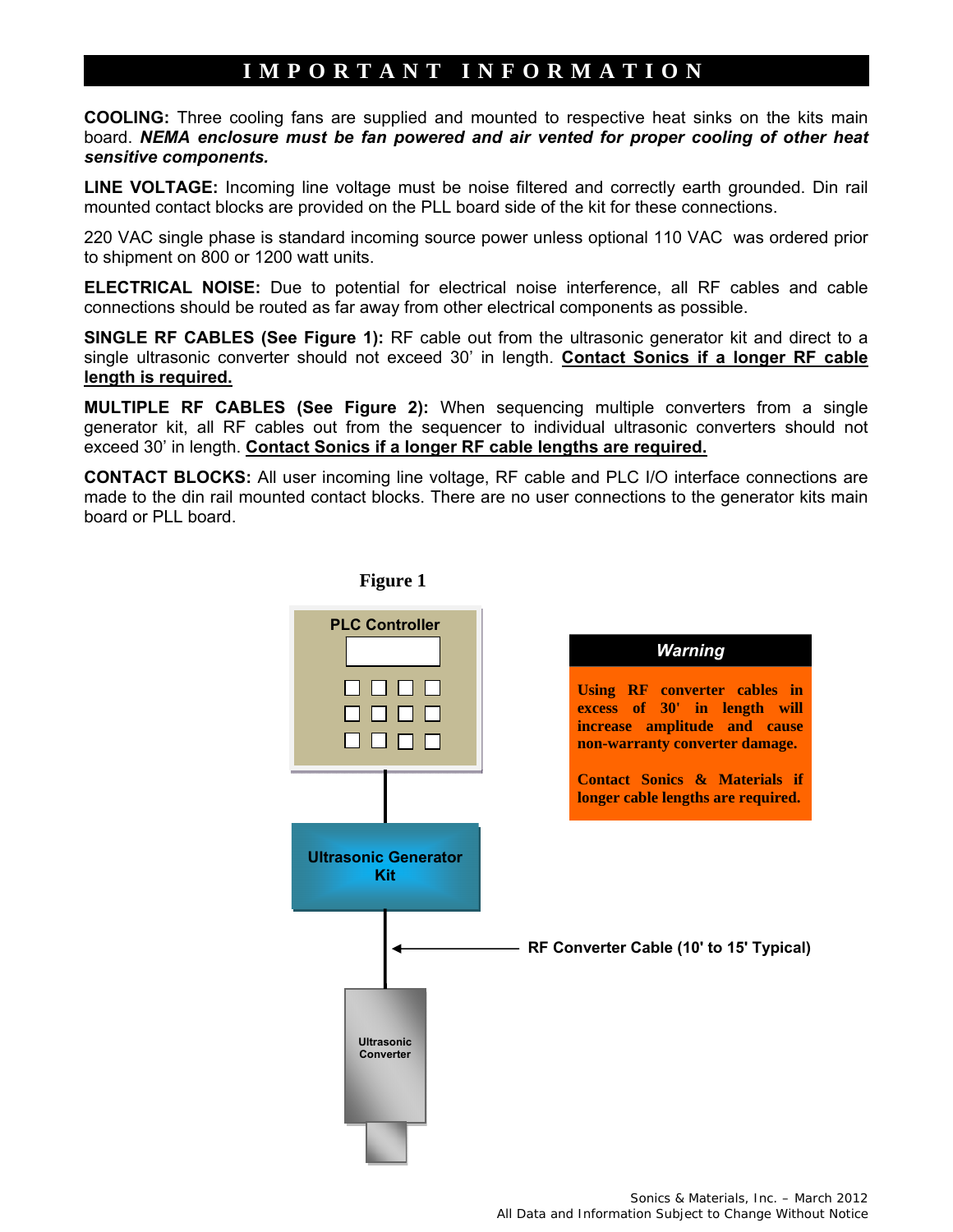#### **IMPORTANT INFORMATION**



## *Important Note - RF CONVERTER CABLES*

**When sequencing multiple converters from a single generator kit.** 

*All converter RF cables must be equal in length. Varying cable lengths will cause cable capacitance variations which will result in inconsistent stack-to-stack weld results.* 

*DO NOT CUT OR SHORTEN RF CONVERTER CABLES* 

**ALWAYS COIL AND ZIP-TIE EXCESS RF CABLE LENGTHS**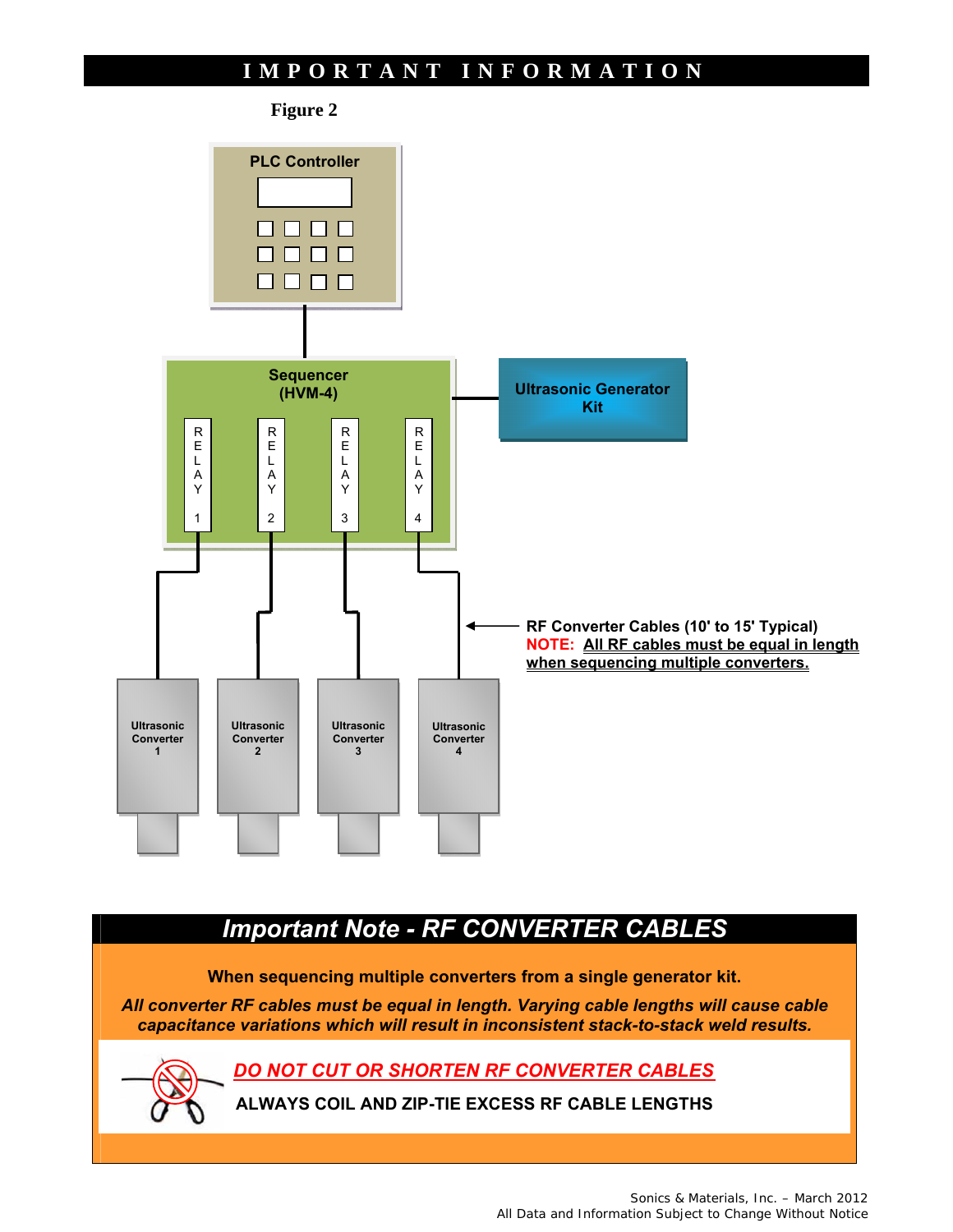#### **PANEL FRONT AND MAIN BOARD**



**MAIN BOARD:** Similar to a computers motherboard, the kits main board is the primary ultrasonic power source.

No line voltage power, RF signal or PLC interface connections are made by the user to the main board.

Per the 2" and 12" center-to-center distances as shown on the kits front view, secure the kit to the NEMA enclosures internal sub-plate using four (4) ¼" screws.

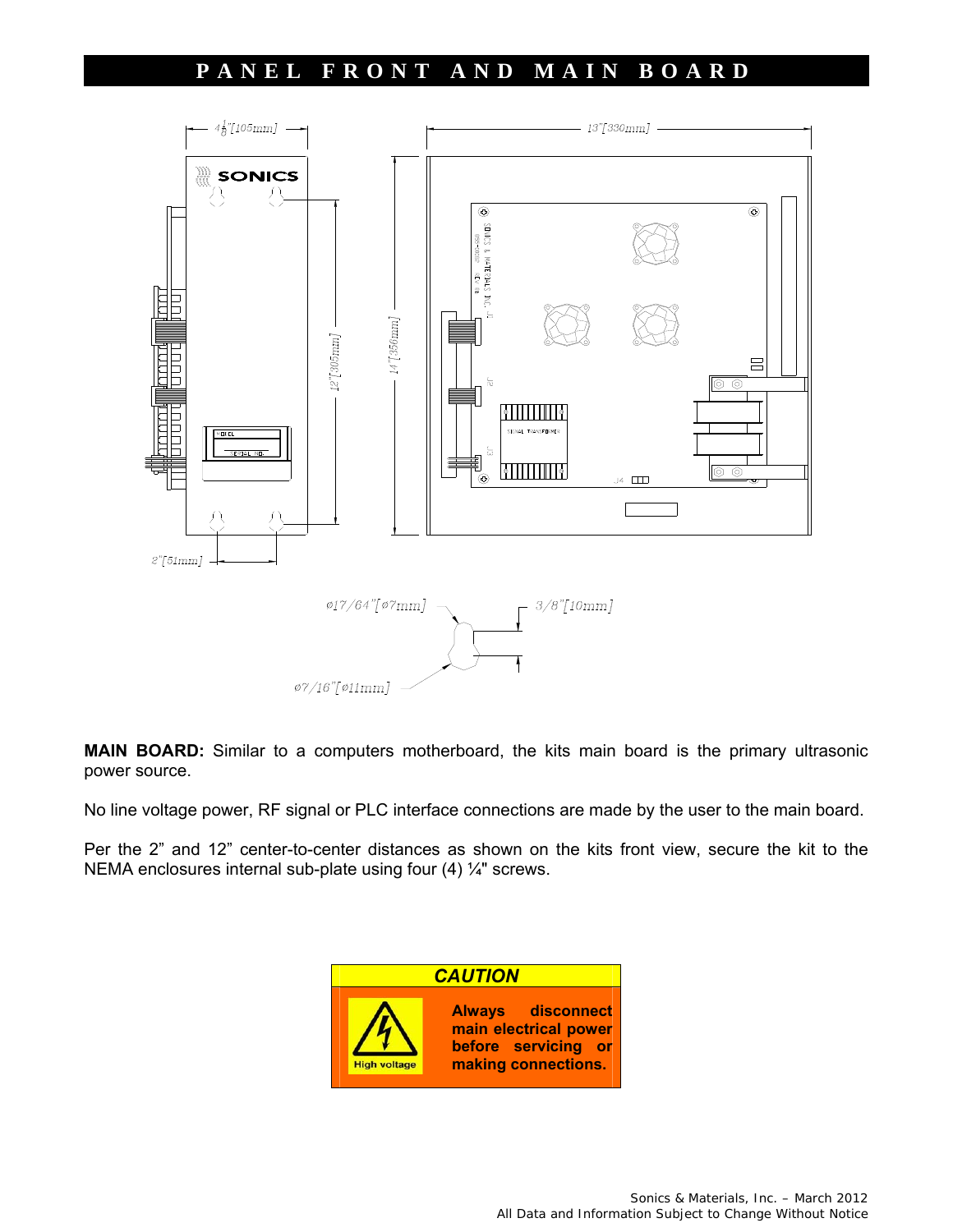#### **PANEL FRONT AND PLL BOARD**



**PLL BOARD (Phase-Lock-Loop):** Working in tandem with the main board, the PLL board (also referred to as a control board) comprises of automatic frequency tuning, energy functions and variable amplitude settings.

**PLC INTERFACING:** Included with this manual is Sonics Drawing #E-3163 which details customer supplied PLC I/O (input and output) connections to the kits various contact blocks.

 **Contacts 1 through 8:** *PLC outputs*   **Contacts 9 through 16:** *PLC input return* 

Proper connections and PLC programming will allow the following user functions and capabilities.

- *Time base ultrasonic's on/off weld cycle.*
- *0 to 10 volt output signal that can correlate watts being applied during the weld cycle.*
- *Weld energy monitoring.*
- *Variable amplitude setting.*
- *System overload signal.*
- *External overload reset.*
- *System ready signal.*

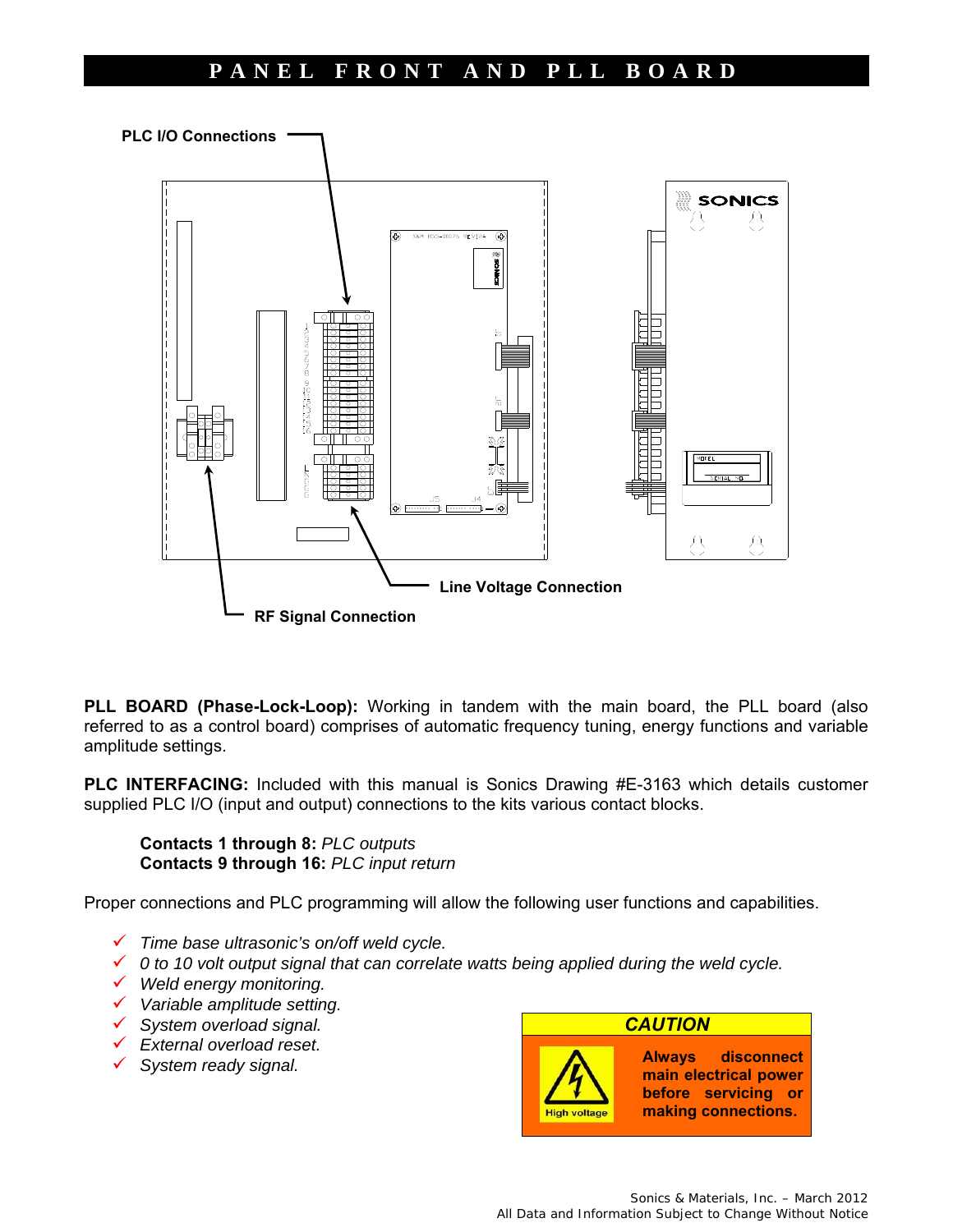

1/2-20 Horn / Booster Stud Thread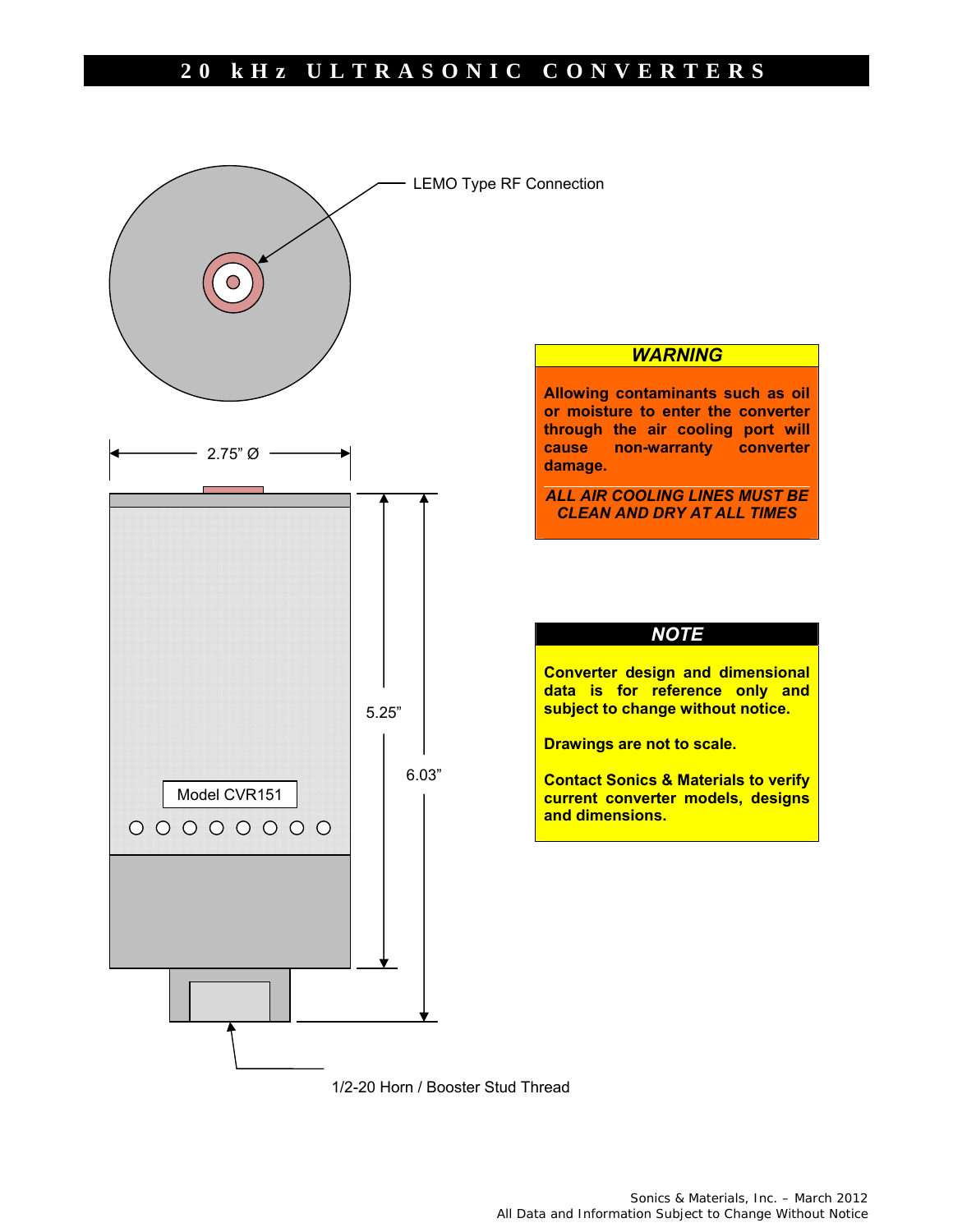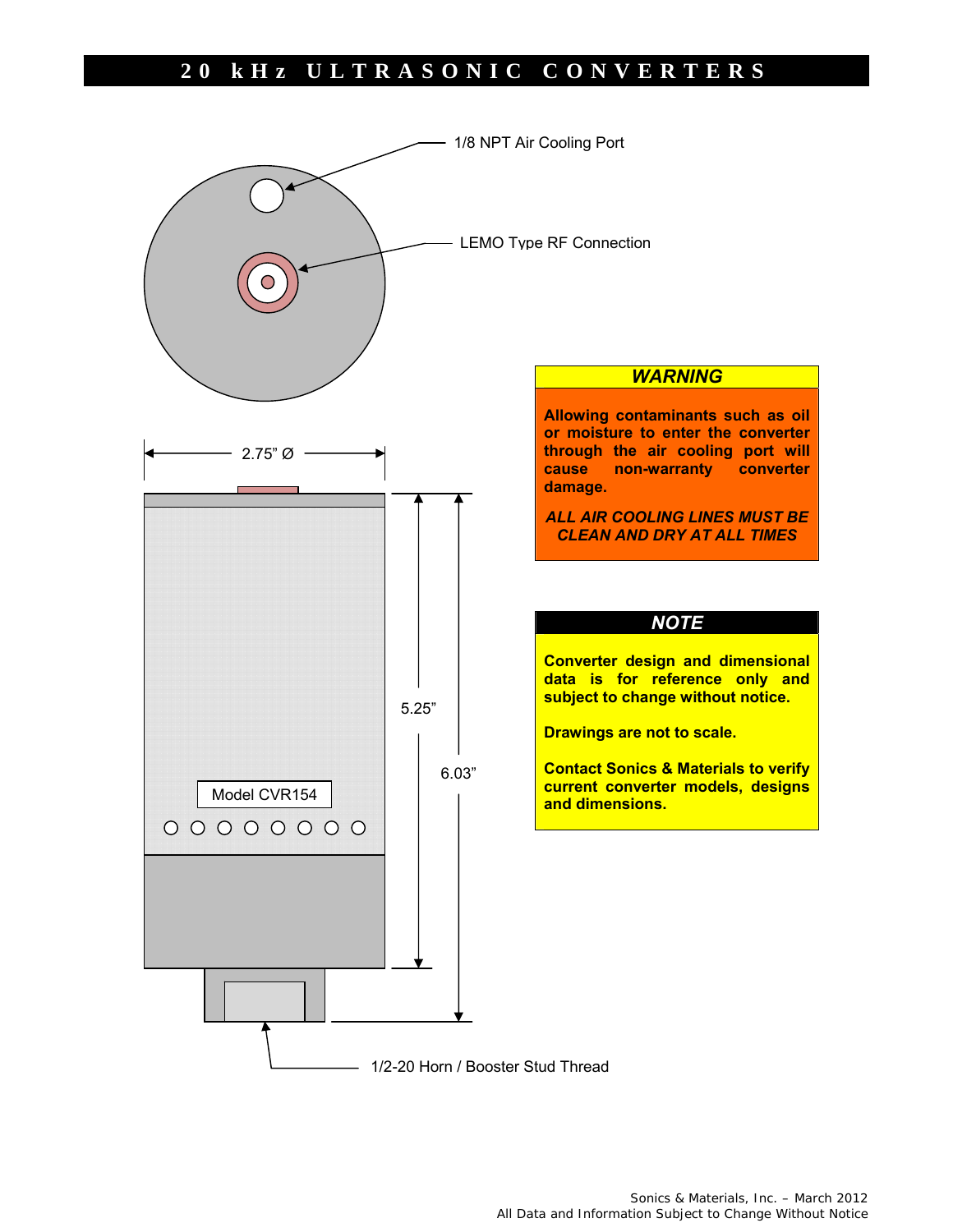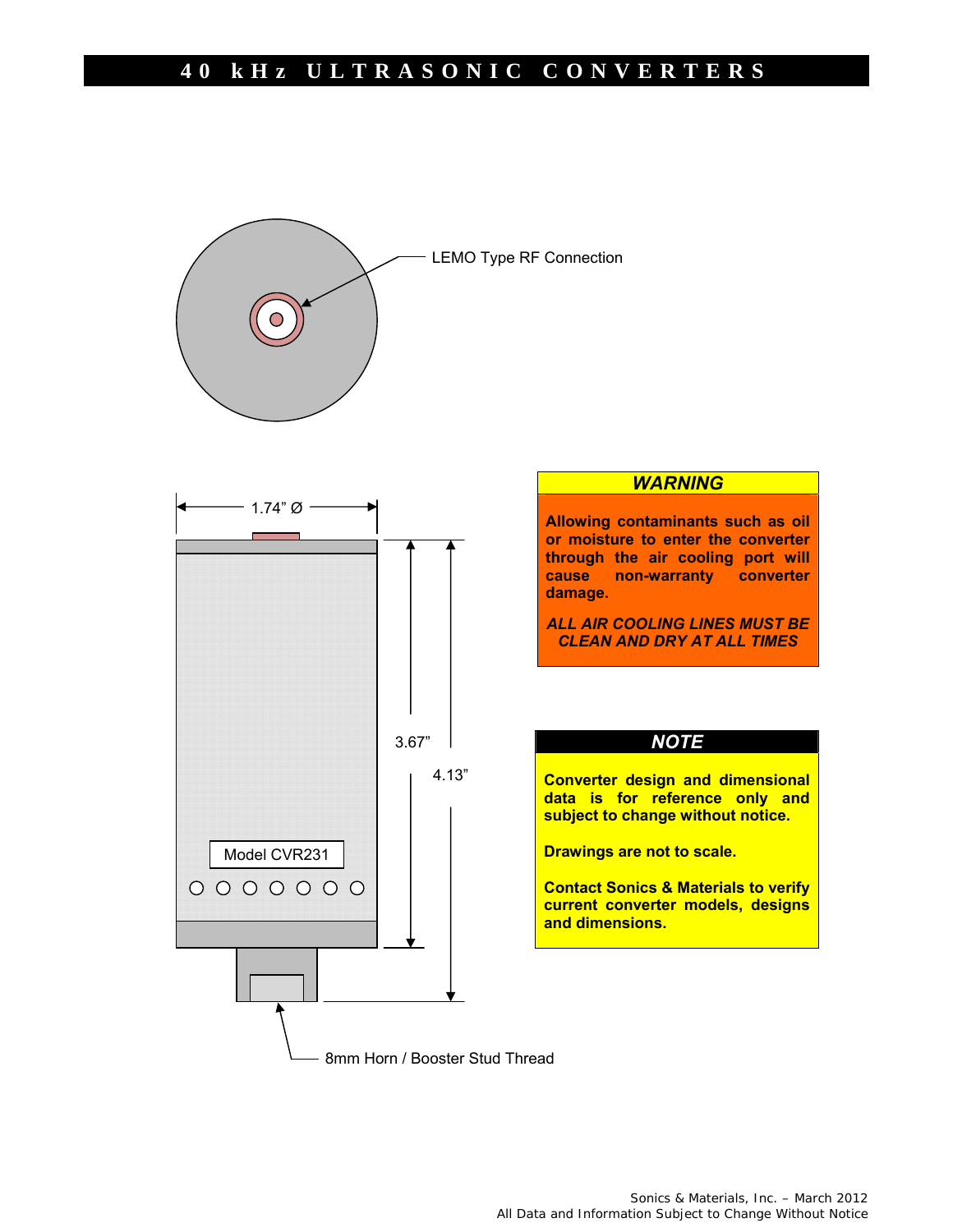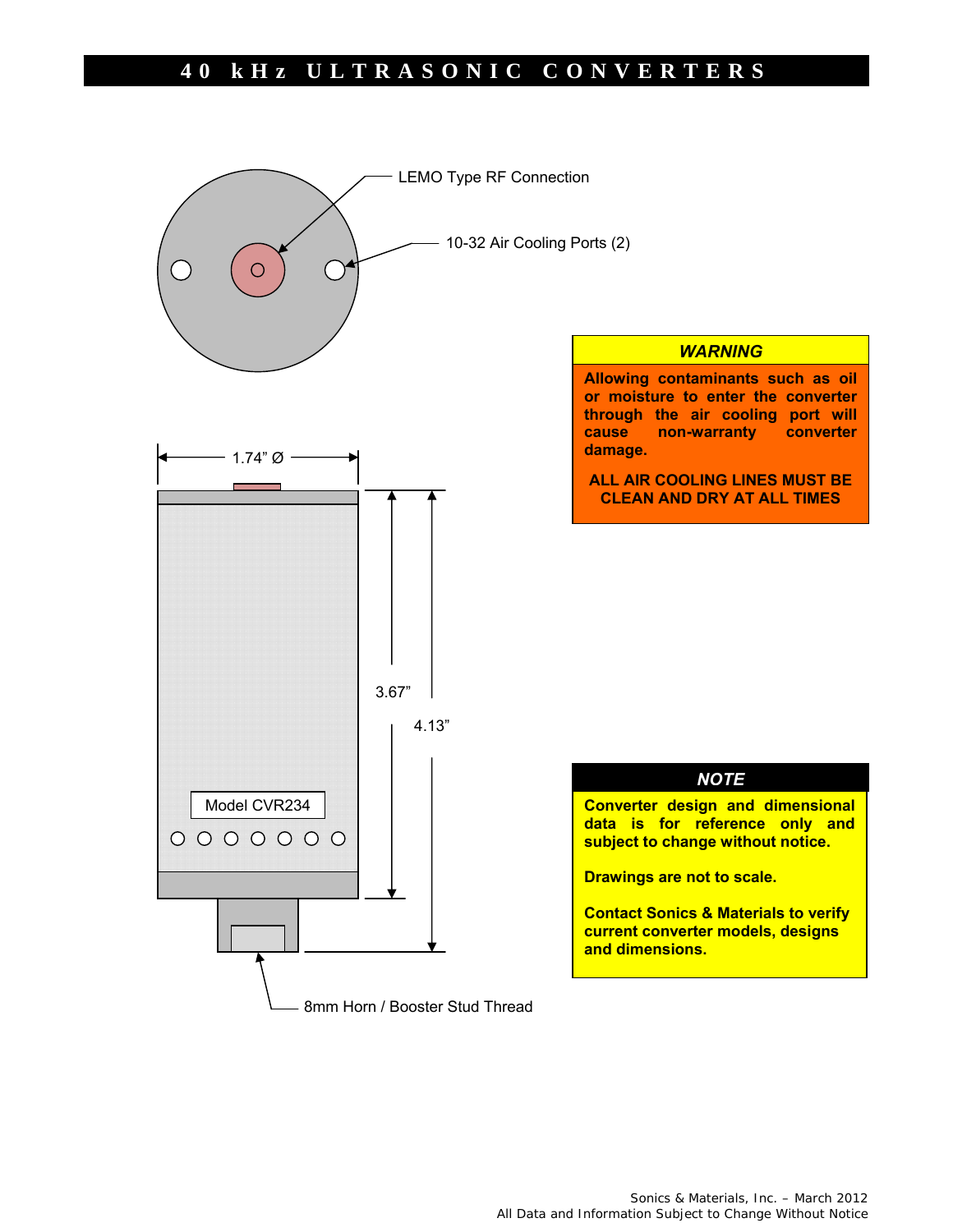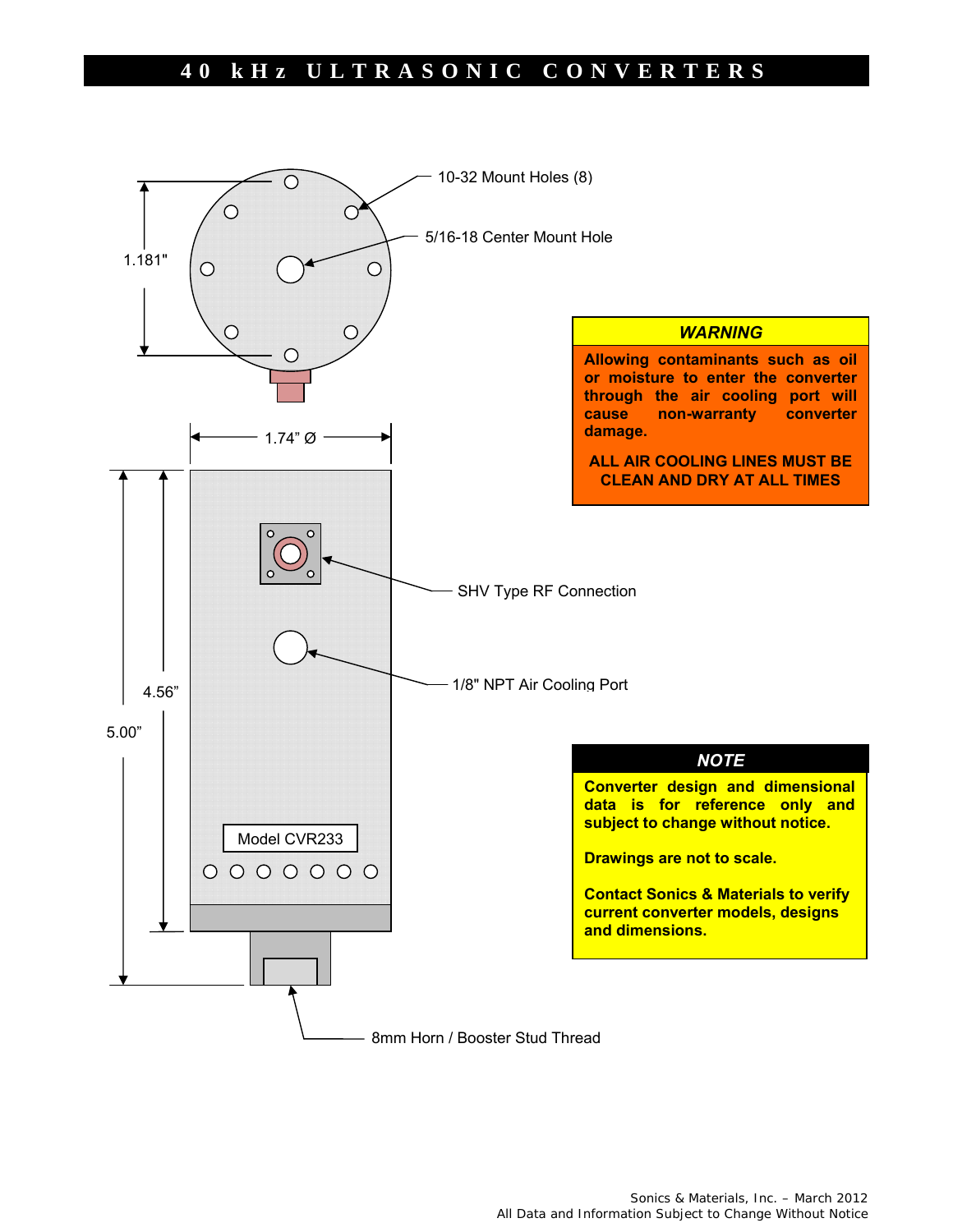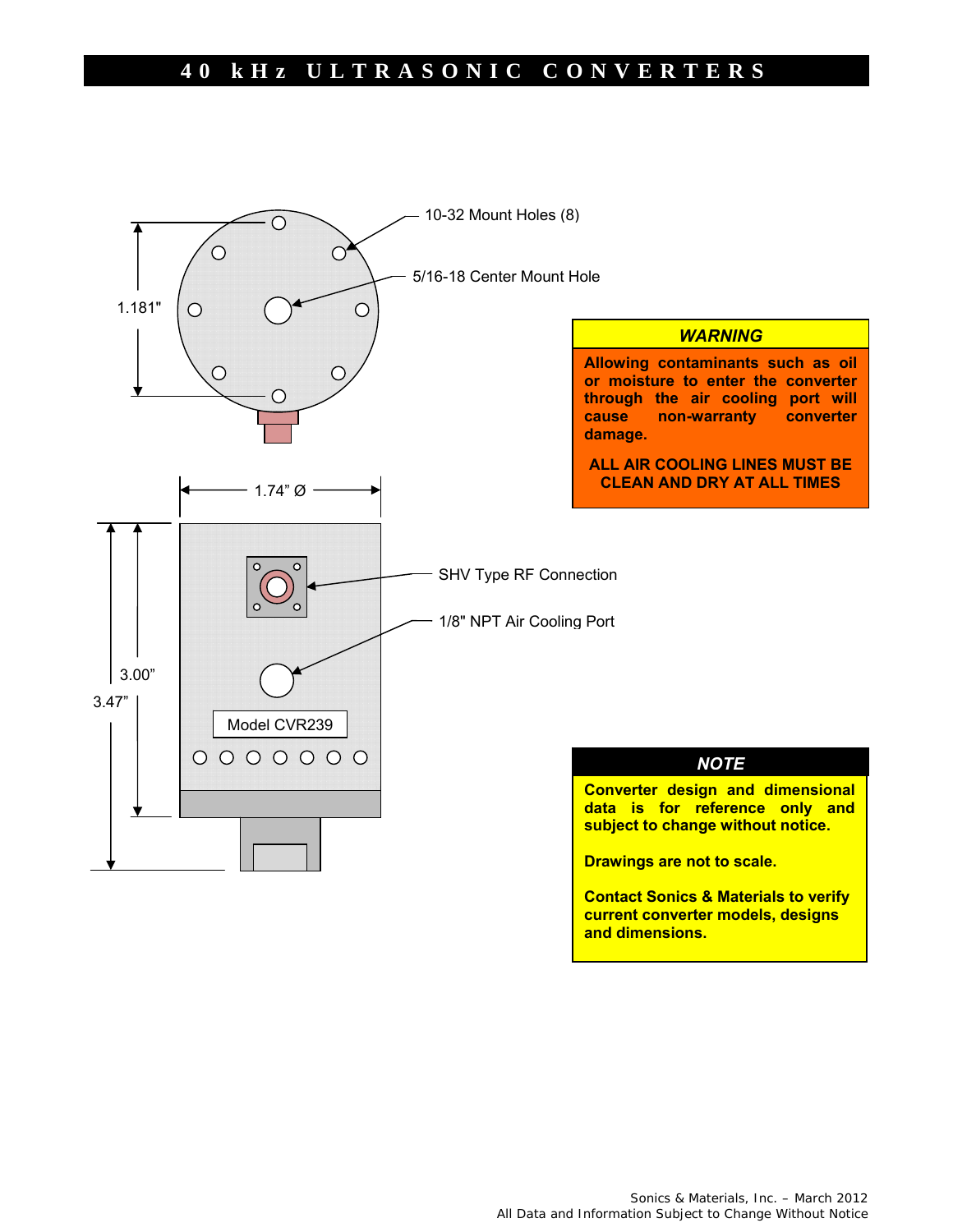#### **CONVERTER RF CABLES**



**201‐0247: 20 kHz @ 10' with LEMO Type Connector**

# *Important Notes - RF CONVERTER CABLES*

**1. When sequencing multiple converters from a single generator kit.** 

*All converter RF cables must be equal in length. Varying cable lengths will cause cable capacitance variations resulting in inconsistent stack-to-stack weld results.* 



*DO NOT CUT OR SHORTEN RF CONVERTER CABLES* 

**ALWAYS COIL AND ZIP-TIE EXCESS RF CABLE LENGTHS** 

**2. For customer supplied RF cables, use only RG58 coaxial cable rated for 1400 volts RMS or higher. (Alpha Wire #9058C recommended.)** 

**3. Due to potential for electrical noise interference, all RF cables and cable connections should be routed as far away from other electrical components as possible.**

**4. When sequencing multiple converters from a single power supply kit, all RF cables out from the NEMA enclosure to individual ultrasonic converters should not exceed 15' in length. Contact Sonics if longer RF cable lengths are required.**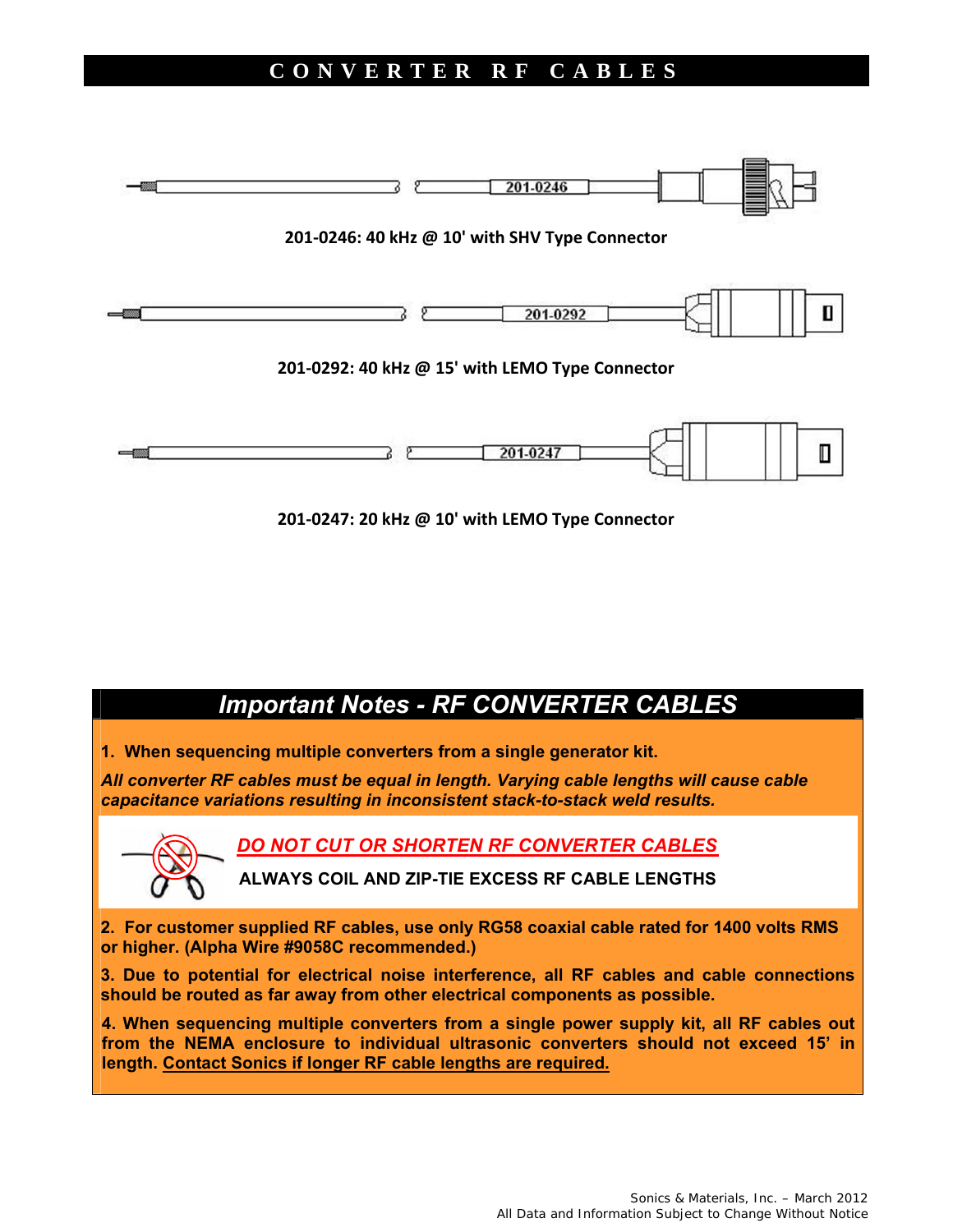# **BOOSTERS**

| <b>Aluminum O-Ring Style Boosters</b> |                |                       |                                  |  |  |
|---------------------------------------|----------------|-----------------------|----------------------------------|--|--|
| <b>DESCRIPTION</b>                    | FREQ.<br>(kHz) | HORN<br><b>THREAD</b> | <b>COLOR CODE AND GAIN RATIO</b> |  |  |
| BHN15GD BOOSTER                       | 20.            | $3/8 - 24$            | <b>GOLD +1 50 GAIN</b>           |  |  |
| BHN15BR BOOSTER                       | 20             | $3/8 - 24$            | <b>BROWN +1.25 GAIN</b>          |  |  |
| BHN15GR BOOSTER                       | 20             | $3/8 - 24$            | GREEN +1.00 GAIN                 |  |  |
| BHN15BU BOOSTER                       | 20             | $3/8 - 24$            | <b>BLUE -0.50 GAIN</b>           |  |  |
| BHN15PU BOOSTER                       | 20             | $3/8 - 24$            | <b>PURPLE-0.75 GAIN</b>          |  |  |
| BHN23BK BOOSTER                       | 40             | 8 MM                  | <b>BLACK +2.50 GAIN</b>          |  |  |
| BHN23SI BOOSTER                       | 40             | 8 MM                  | <b>SILVER +2.00 GAIN</b>         |  |  |
| BHN23GD BOOSTER                       | 40             | 8 MM                  | <b>GOLD +1.50 GAIN</b>           |  |  |
| BHN23BR BOOSTER                       | 40             | 8 MM                  | <b>BROWN +1.25 GAIN</b>          |  |  |
| BHN23GR BOOSTER                       | 40             | 8 MM                  | GREEN +1.00 GAIN                 |  |  |
| BHN23PU BOOSTER                       | 40             | 8 MM                  | <b>PURPLE -0.75 GAIN</b>         |  |  |

| <b>Titanium O-Ring Style Boosters</b> |                |                       |                                  |  |  |
|---------------------------------------|----------------|-----------------------|----------------------------------|--|--|
| <b>DESCRIPTION</b>                    | FREQ.<br>(kHz) | HORN<br><b>THREAD</b> | <b>COLOR CODE AND GAIN RATIO</b> |  |  |
| BHN15TBK BOOSTER                      | 20             | $3/8 - 24$            | <b>BLACK +2.50 GAIN</b>          |  |  |
| BHN15TSI BOOSTER                      | 20             | $3/8 - 24$            | SILVER +2.00 GAIN                |  |  |
| BHN15TGD BOOSTER                      | 20             | 3/8-24                | <b>GOLD +1.50 GAIN</b>           |  |  |
| BHN23TBK BOOSTER                      | 40             | 8 MM                  | <b>BLACK +2.50 GAIN</b>          |  |  |
| BHN23TSI BOOSTER                      | 40             | 8 MM                  | SILVER +2.00 GAIN                |  |  |

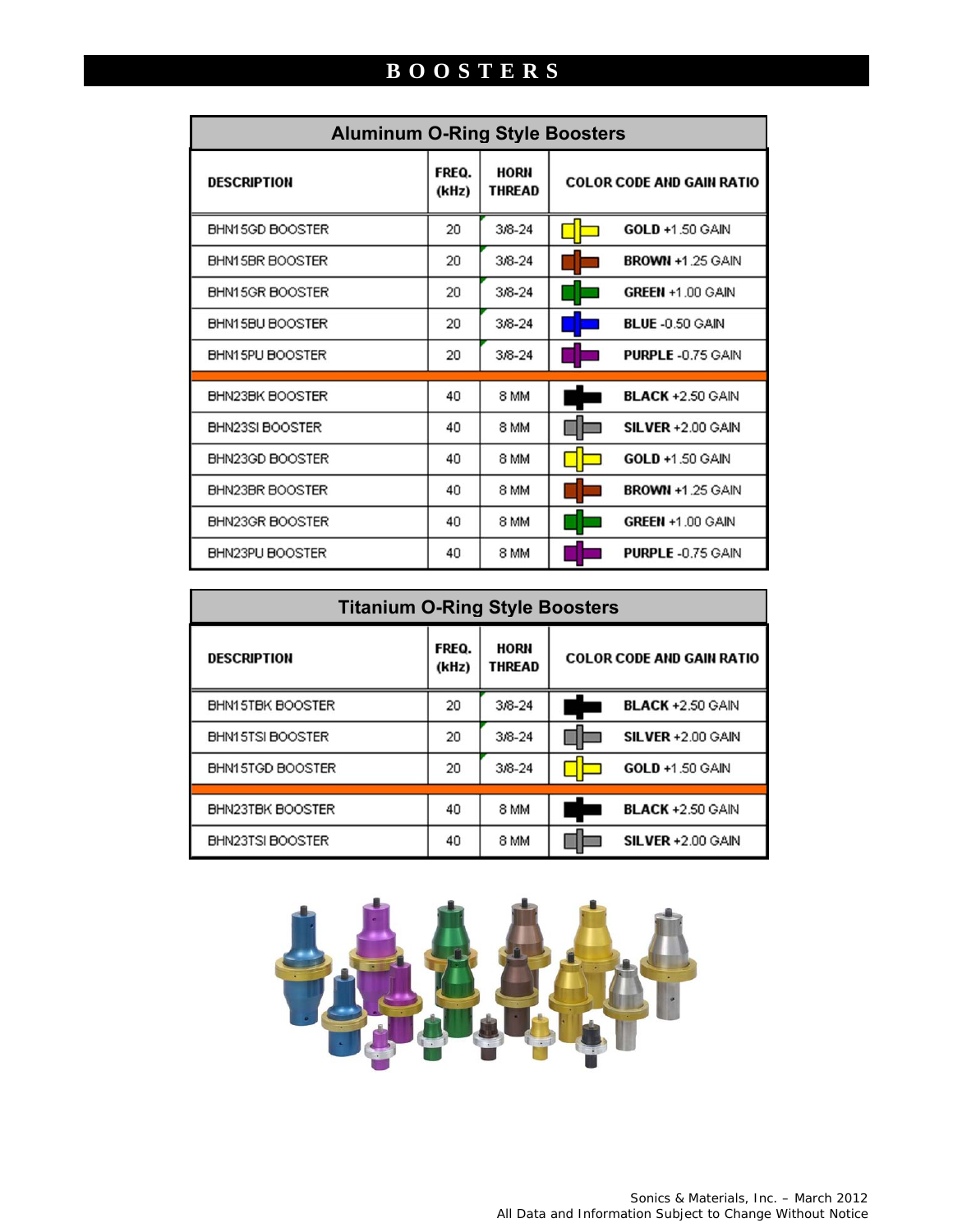| <b>Rigid Titanium Style Boosters</b> |                |                       |                                  |  |  |
|--------------------------------------|----------------|-----------------------|----------------------------------|--|--|
| <b>DESCRIPTION</b>                   | FREQ.<br>(kHz) | HORN<br><b>THREAD</b> | <b>COLOR CODE AND GAIN RATIO</b> |  |  |
| BHNR15BK BOOSTER                     | 20             | 3/8-24                | <b>BLACK +2.50 GAIN</b>          |  |  |
| BHNR15SIBOOSTER                      | 20             | $3/8 - 24$            | <b>SILVER +2.00 GAIN</b>         |  |  |
| BHNR15GD BOOSTER                     | 20             | $3/8 - 24$            | <b>GOLD +1.50 GAIN</b>           |  |  |
| BHNR15BR BOOSTER                     | 20             | $3/8 - 24$            | <b>BROWN +1.25 GAIN</b>          |  |  |
| BHNR15GR BOOSTER                     | 20             | $3/8 - 24$            | GREEN +1.00 GAIN                 |  |  |
| BHNR15BU BOOSTER                     | 20             | $3/8 - 24$            | <b>BLUE -0.50 GAIN</b>           |  |  |
| BHNR15PU BOOSTER                     | 20             | $3/8 - 24$            | <b>PURPLE-0.75 GAIN</b>          |  |  |
| BHNR23BK BOOSTER                     | 40             | 8 MM                  | <b>BLACK +2.50 GAIN</b>          |  |  |
| BHNR23SI BOOSTER                     | 40             | 8 MM                  | <b>SILVER +2.00 GAIN</b>         |  |  |
| BHNR23GD BOOSTER                     | 40             | 8 MM                  | GOLD +1.50 GAIN                  |  |  |
| BHNR23BR BOOSTER                     | 40             | 8 MM                  | <b>BROWN +1.25 GAIN</b>          |  |  |
| BHNR23GR BOOSTER                     | 40             | 8 MM                  | <b>GREEN +1.00 GAIN</b>          |  |  |
| BHNR23PU BOOSTER                     | 40             | 8 MM                  | <b>PURPLE-0.75 GAIN</b>          |  |  |

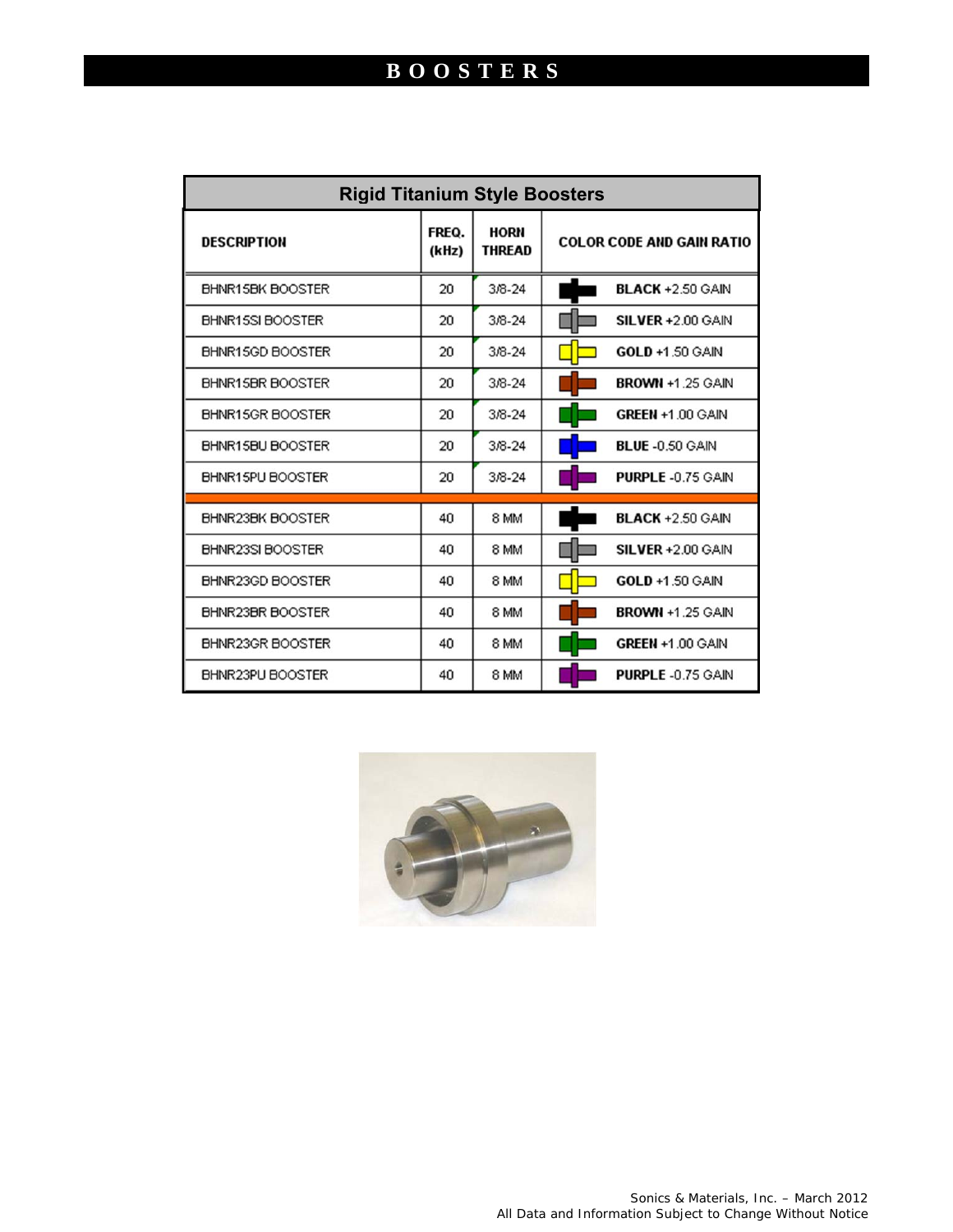### **BOOSTERS**



*\*\* REFERENCE DIMENSIONS ONLY* 

**Actual length varies depending on booster gain ratio and final acoustically tuned length.**